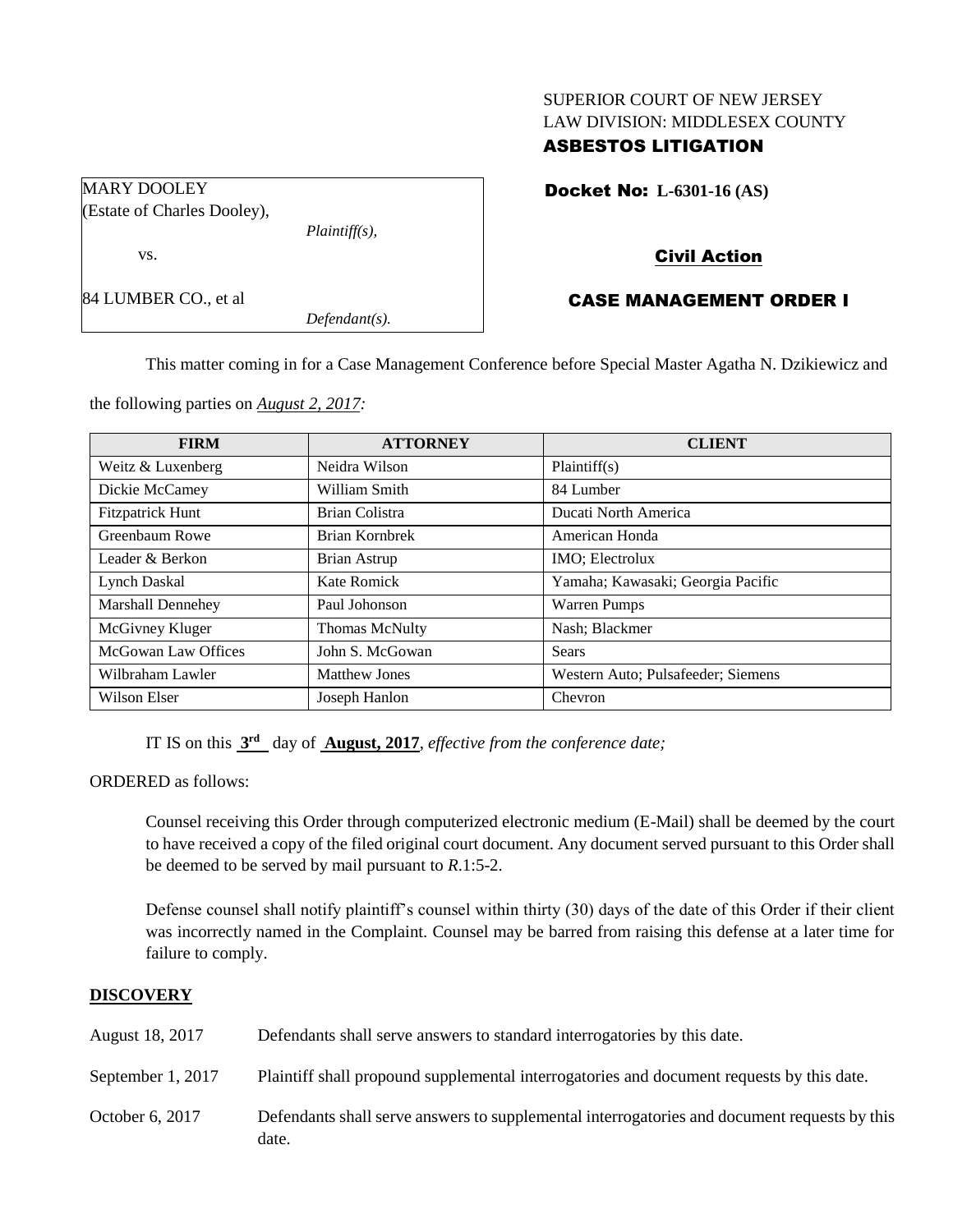| September 1, 2017 | Defendants shall propound supplemental interrogatories and document requests by this date.                                                                                                                  |
|-------------------|-------------------------------------------------------------------------------------------------------------------------------------------------------------------------------------------------------------|
| October 6, 2017   | Plaintiff shall serve answers to supplemental interrogatories and document requests by this<br>date.                                                                                                        |
| December 29, 2017 | Fact discovery, including depositions, shall be completed by this date. Plaintiff's counsel shall<br>contact the Special Master within one week of this deadline if all fact discovery is not<br>completed. |
| December 29, 2017 | Depositions of corporate representatives shall be completed by this date.                                                                                                                                   |

## **EARLY SETTLEMENT**

January 19, 2018 Settlement demands shall be served on all counsel and the Special Master by this date.

## **SUMMARY JUDGMENT MOTION PRACTICE**

| January 19, 2018 | Plaintiff's counsel shall advise, in writing, of intent not to oppose motions by this date. |
|------------------|---------------------------------------------------------------------------------------------|
| February 2, 2018 | Summary judgment motions shall be filed no later than this date.                            |
| March 2, 2018    | Last return date for summary judgment motions.                                              |

#### **MEDICAL DEFENSE**

| January 19, 2018 | Plaintiff shall serve medical expert reports by this date. |
|------------------|------------------------------------------------------------|
|------------------|------------------------------------------------------------|

- January 19, 2018 Upon request by defense counsel, plaintiff is to arrange for the transfer of pathology specimens and x-rays, if any, by this date.
- April 13, 2018 Defendants shall identify its medical experts and serve medical reports, if any, by this date. In addition, defendants shall notify plaintiff's counsel (as well as all counsel of record) of a joinder in an expert medical defense by this date.

#### **LIABILITY EXPERT REPORTS**

- January 19, 2018 Plaintiff shall identify its liability experts and serve liability expert reports or a certified expert statement by this date or waive any opportunity to rely on liability expert testimony.
- April 13, 2018 Defendants shall identify its liability experts and serve liability expert reports, if any, by this date or waive any opportunity to rely on liability expert testimony.

#### **EXPERT DEPOSITIONS**

May 11, 2018 Expert depositions shall be completed by this date. To the extent that plaintiff and defendant generic experts have been deposed before, the parties seeking that deposition in this case must file an application before the Special Master and demonstrate the necessity for that deposition. To the extent possible, documents requested in a deposition notice directed to an expert shall be produced three days in advance of the expert deposition. The expert shall not be required to produce documents that are readily accessible in the public domain.

 $\_$  ,  $\_$  ,  $\_$  ,  $\_$  ,  $\_$  ,  $\_$  ,  $\_$  ,  $\_$  ,  $\_$  ,  $\_$  ,  $\_$  ,  $\_$  ,  $\_$  ,  $\_$  ,  $\_$  ,  $\_$  ,  $\_$  ,  $\_$  ,  $\_$  ,  $\_$  ,  $\_$  ,  $\_$  ,  $\_$  ,  $\_$  ,  $\_$  ,  $\_$  ,  $\_$  ,  $\_$  ,  $\_$  ,  $\_$  ,  $\_$  ,  $\_$  ,  $\_$  ,  $\_$  ,  $\_$  ,  $\_$  ,  $\_$  ,